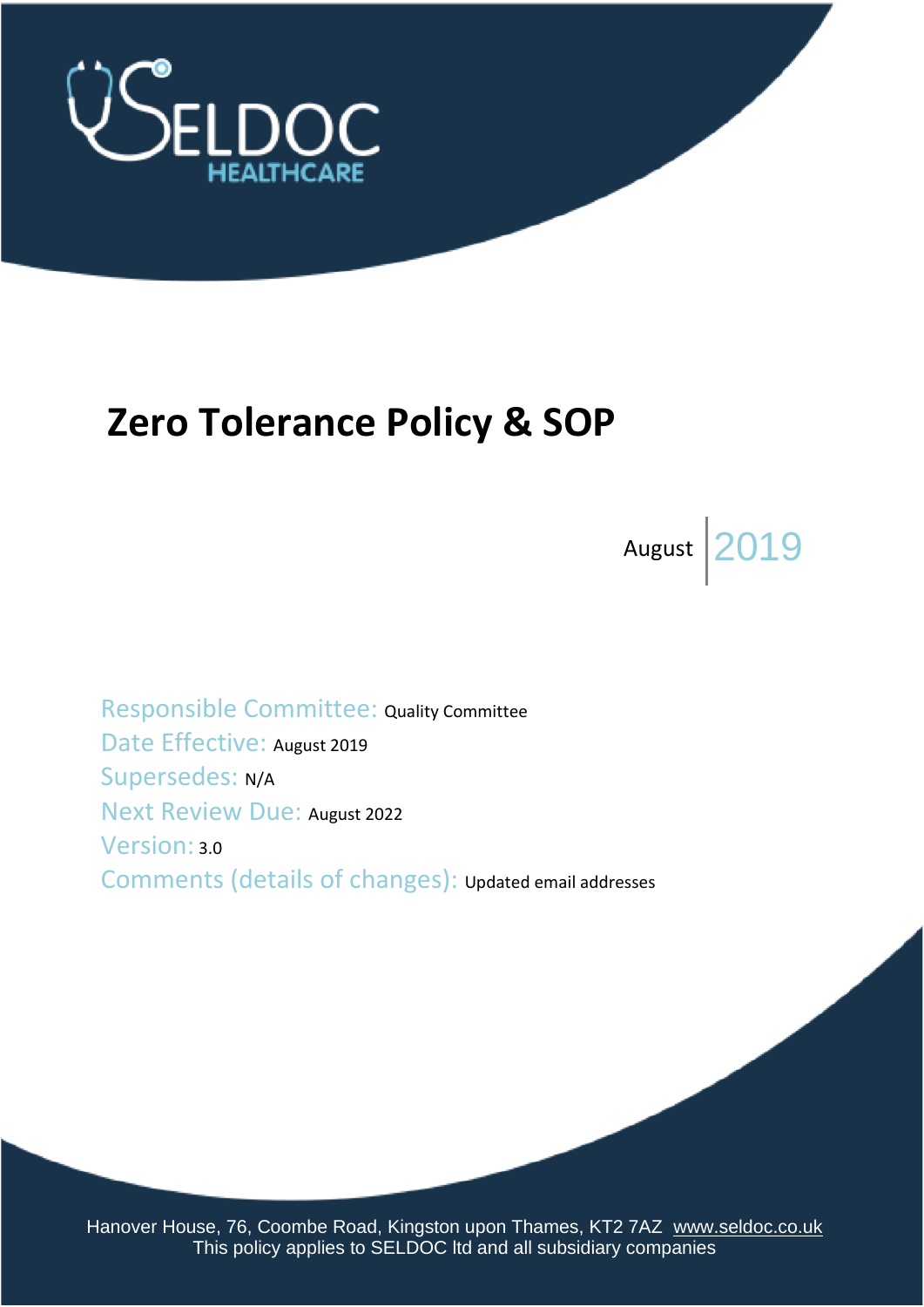## **1.0 BACKGROUND AND CONTEXT**

## **1.1 Introduction**

SELDOC Healthcare has a duty to provide a safe and secure environment for patients, staff and visitors. Violent or abusive behaviour will not be tolerated and decisive action will be taken to protect these groups. The purpose of this policy is to address instances of unacceptable behaviour that may cause harm or the fear of harm to any person within the service. Any such incidents will be reported to the police and patients who are extreme or persistent in their unacceptable behaviour can, as a last resort, be excluded from the organization.

Persistent unacceptable behaviour refers to behaviour both within one encounter and/or over a number of separate encounters within the period of the sanction.

## **1.2 Scope**

This policy applies to all staff/employees, which for the purpose of this document include: clinicians, contractors, agency and locum workers, as well as patients of GPs and Care Homes seen by SELDOC Healthcare, Access Medical Services, or any other SELDOC related company. This policy applies throughout all SELDOC affiliated premises, including any car park and grounds, or locations where SELDOC is undertaking its activities such as on home visits or care homes. It also applies to any employee or anyone carrying out services on behalf of the companies.

# **2.0 Definitions**

**Physical Assault** is "the intentional application of force to the person of another, without lawful justification, resulting in physical injury or personal discomfort"

**Non- Physical Assault** is "the use of inappropriate words or behaviour causing distress and/or constituting harassment"

**Unacceptable behaviour** is, in addition to behaviours explicit above, any of the following (but not exhaustive):

- Excessive noise e.g., loud or intrusive conversation or shouting.
- Threatening or abusive language involving excessive swearing or offensive remarks.
- Derogatory personal, racial or sexual remarks.
- Malicious allegations relating to members of staff, other patients or visitors.
- Offensive sexual gestures or behaviours.
- Abusing alcohol or drugs (all medically identified substance abuse problems will be treated appropriately).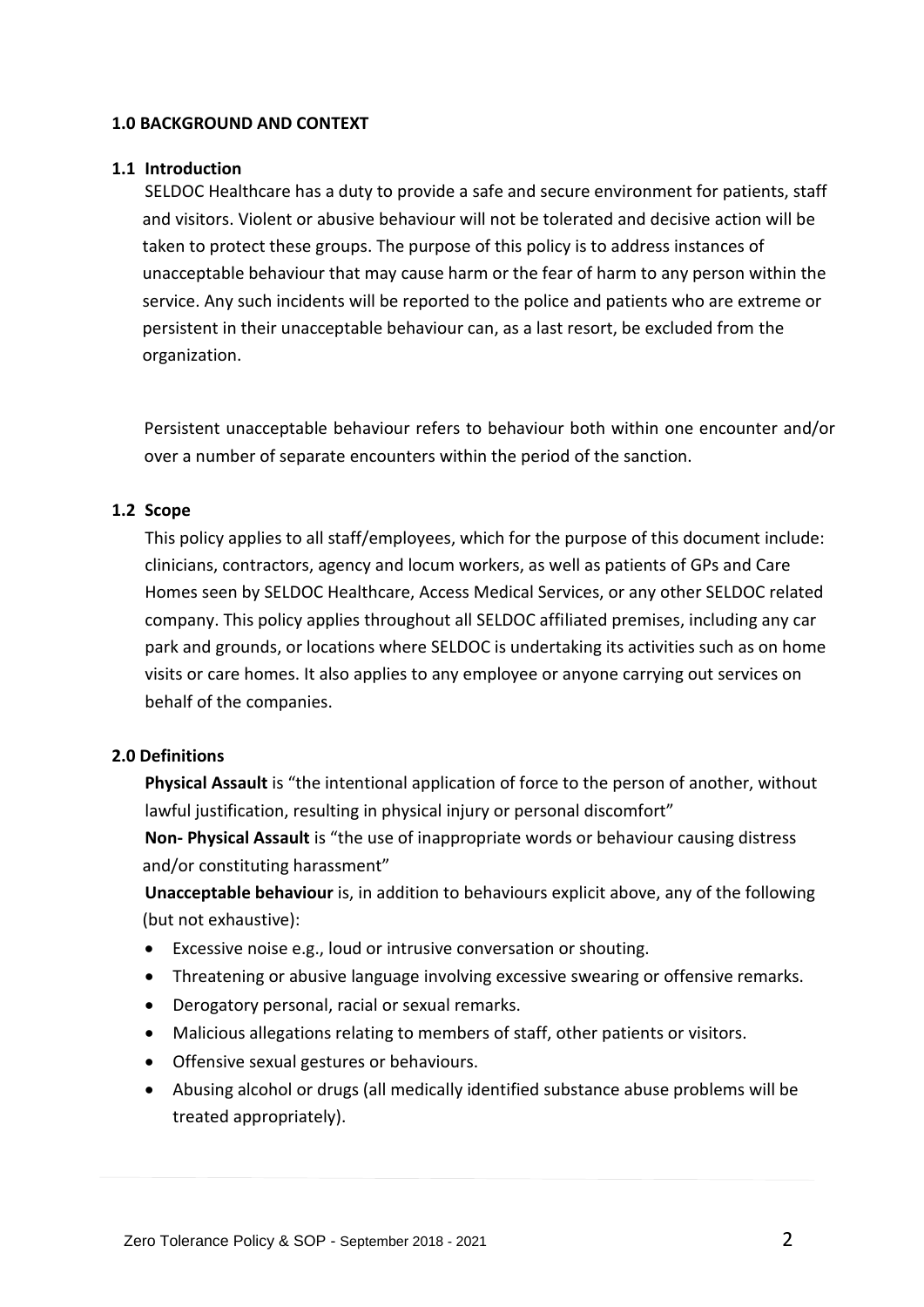- Drug dealing.
- Wilful damage to company property.
- Theft.
- Threats of violent behaviour.

# **Violence and aggression are defined as:-**

- Violence is the use of force against a person and has the same definition as "assault" in law (i.e. an attempt, offer or application of force against the person). This would cover any person unlawfully touching any other person forcefully, spitting at another person, raising fists or feet or verbally threatening to strike or otherwise apply force to any person.
- Aggression is regarded as threatening or abusive language or gestures, sexual gestures or behaviour, derogatory personal, sexual or racial remarks, shouting at any person or applying force to any property or the personal property of any person on the SELDOC premises or any person carrying out work on behalf of SELDOC/any of its venture parent company. This would cover people banging on desks or counters or shouting loudly in an intimidating manner.

## **3.0 Application**

## **3.1 Areas involving patients who do not have a mental illness**

SELDOC must balance its ability to deliver effective health care and treatment with the needs of the patient but there may be circumstances in which, as a last resort, it would be reasonable to withhold treatment from violent and abusive patients. A decision to withhold treatment will be taken by the Group Medical Director, the GP responsible for the patient and a Non-Executive Director. In the out-of-hours period the decision will be made by the GP Director on-call in discussion with the manager-on-call.

## **3.2 Violent and abusive patients with mental health problems**

Some types of violence may be related to a mental health problem. Fear, anger or provocation is just as likely to lead to violence in such settings. Verbal abuse and physical violence may be symptoms of an underlying mental health problem but SELDOC staff will not simply accept such behaviour as inevitable.

## **3.3 Inappropriate Behaviour by Visitors/those accompanying patients**

In addition to violence against staff perpetrated by patients, unacceptable behaviour, violence or aggression displayed by visitors will not be tolerated.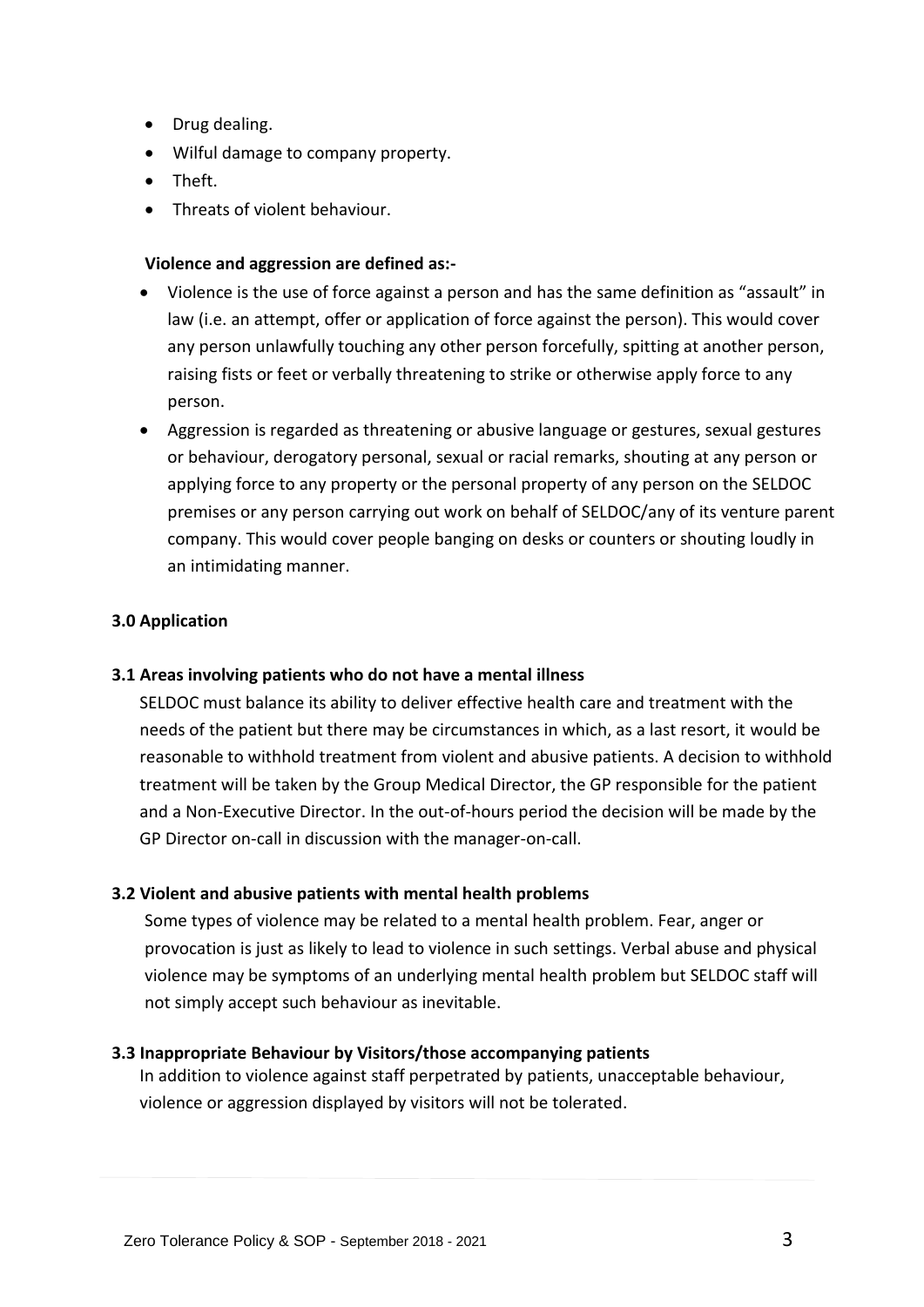## **3.4 Inappropriate Behaviour by Staff**

Violence or use of violence will not be tolerated from staff (as defined in 1.2) and it is the duty of every staff member, contractor of SELDOC and those visiting SELDOC premises to take responsibility for their behaviour and modify it if necessary, as violence or harassment is not acceptable under any circumstances.

Staff must conduct themselves in accordance with SELDOC's Anti-Harassment policy. Breaches of policy may lead to investigation and, if appropriate, disciplinary action in accordance with SELDOC's disciplinary procedure.

#### **ZERO TOLERANCE**

#### **SAFE OPERATING PROCEDURE**

#### **1.0 Introduction:**

Under The Health & Safety at Work Act 1974 SELDOC is committed to caring for the health and safety of its staff. It also has a legal responsibility to provide a safe and secure working environment, including the management of work-related violent incidents. In this context, SELDOC has a *zero tolerance policy* towards violence against its staff.

## **2.0 Action to be taken in the event of:**

#### **2.1 An abusive telephone call**

The member of staff must advise the caller that they find the language unacceptable and that they will terminate the telephone call if the abuse continues. The member of staff must make the following statement:

## **1 st Warning**

**'I must inform you that I find your language unacceptable and if it continues I will terminate this call – please consider this as your first warning'** 

## **2 nd Warning**

**'I must inform you that I find your language unacceptable and if it continues I will terminate this call – please consider this as your second and final warning'** 

#### **Termination Statement**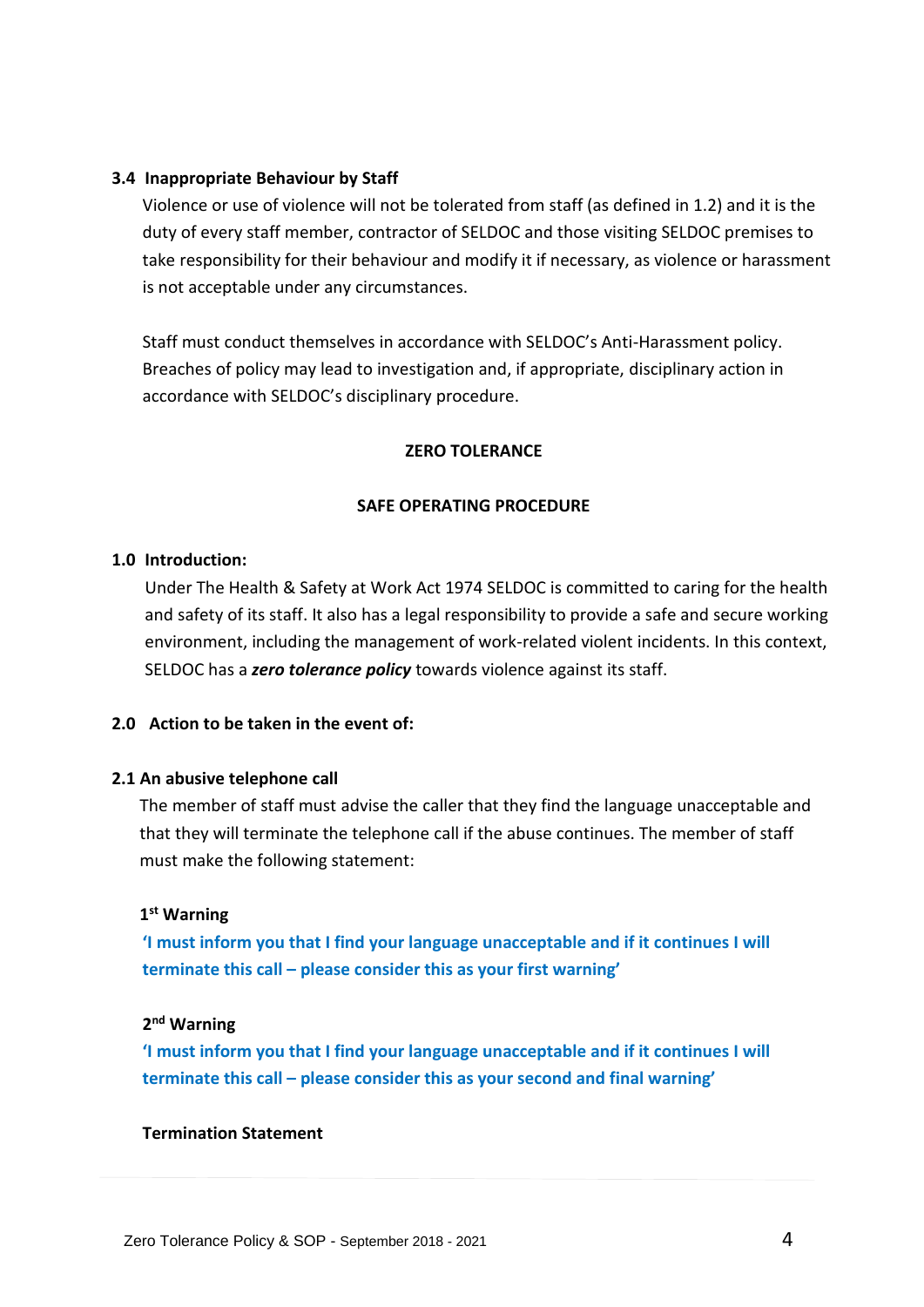# **'I have politely requested that you refrain from using language that I find unacceptable on two occasions, I am very sorry but I must now terminate this call'.**

- The member of staff may terminate the phone call only when the two warnings have been stated.
- The member of staff must document and inform the shift manager that a phone call was terminated indicating date, time and caller's name and detailed nature of abuse including and specific language used.
- The shift manager will log the details on the shift incident reporting form, after which the incident will be managed by the operations managers.
- Where a verbally abusive incident occurs, including racial, religious, homophobic or sexual language, the matter should always be reported on an incident form, after which the operations team will consider reporting the incident to the police
- A warning letter will be sent to the perpetrator

# **2.2 Patients or accompanying visitors displaying unacceptable behaviour when accessing treatment at a SELDOC base centre:**

Offenders will be asked to desist and offered the opportunity to explain their actions. The member of staff must make the following statement:

## **1 st Warning**

**'I must inform you that I find your behaviour unacceptable and if it continues I will ask you to leave, please accept this as your first warning'.**

# **2 nd Warning**

**I must inform you that I find your behaviour unacceptable and if it continues I will ask you to leave, please accept this as your second and final warning'.** 

## **Termination Statement**

**'I have politely informed you that I find your behaviour unacceptable on two occasions, I am very sorry but I must ask you to leave'.**

• If they fail to leave assistance may be requested from a colleague, security and/or the police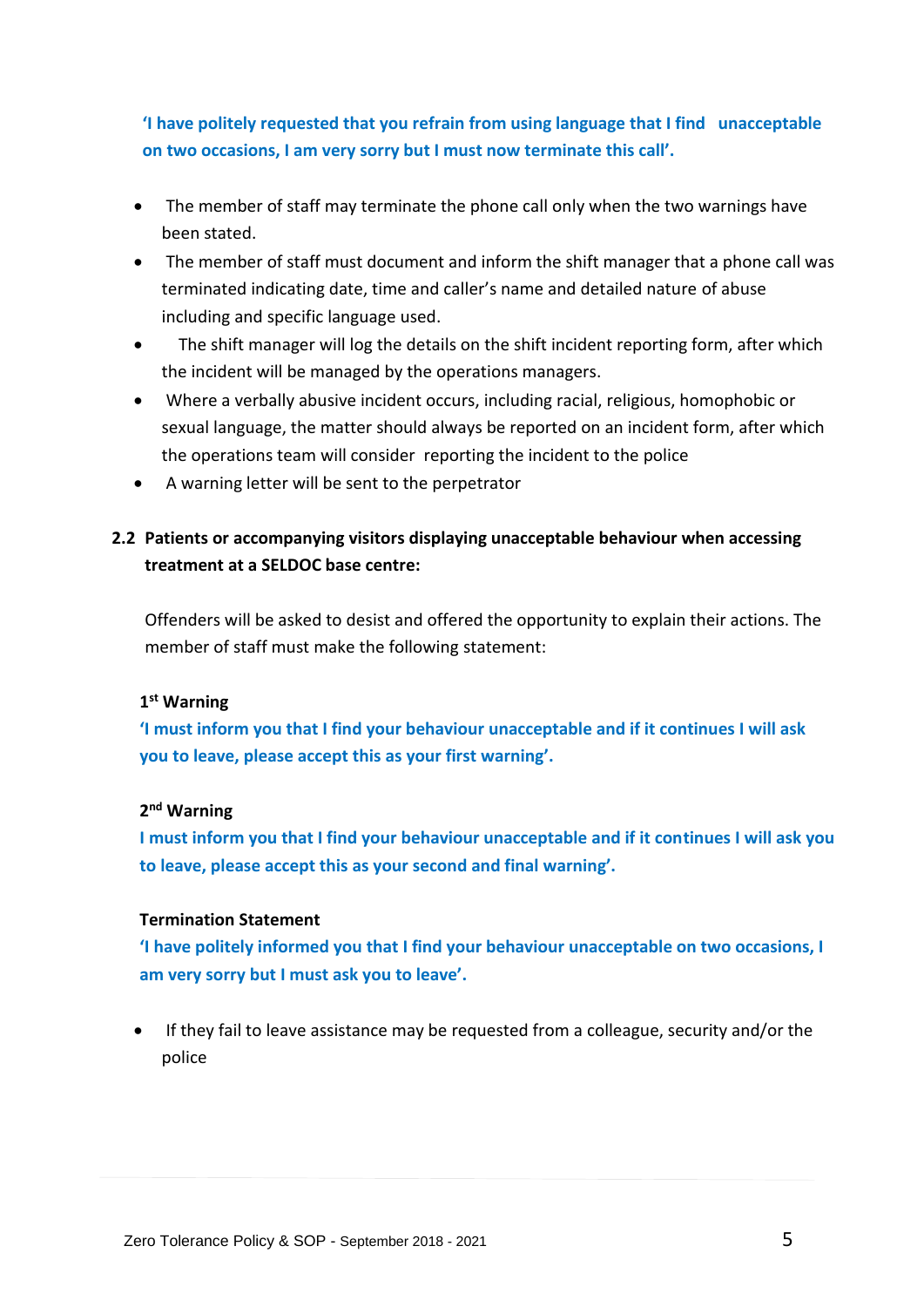• All incidents must be recorded and reported with accurate information that allows management to fully investigate and repeat offenders identified on the shift incident reporting form.

# **2.3 Patients or any other person displaying unacceptable language / behaviour at a home visit (includes residential care homes).**

SELDOC personnel that are subjected to unacceptable language / behaviour whilst attending a home visit may terminate the visit once the following statements have been made:

# **1 st Warning**

**'I must inform you that I find your language / behaviour unacceptable and if it continues I will terminate this visit and leave, please accept this as your first warning'.**

# **2 nd Warning**

**'I must inform you that I find your language / behaviour unacceptable and if it continues I will terminate this visit and leave, please accept this as your second and final warning'.** 

# **Termination Statement**

**'I have politely informed you that I find your language / behaviour unacceptable on two occasions, I am very sorry but I must now terminate this visit and leave'.**

- All incidents must be recorded and reported with accurate information on a shift incident reporting form that allows the operations managers to fully investigate and repeat offenders identified.
- Assistance may be requested from a colleague, security and or the police

# **3.0 Reporting and Investigating of Violence and Aggression Incidents**

All instances of actual or threatened violence and aggression are to be reported. It is important to remember that remedial measures cannot be taken unless the operations manager is aware that a problem exists. Incident reporting will be used to ensure that other members of staff benefit from shared experiences and training can be realistic and relevant.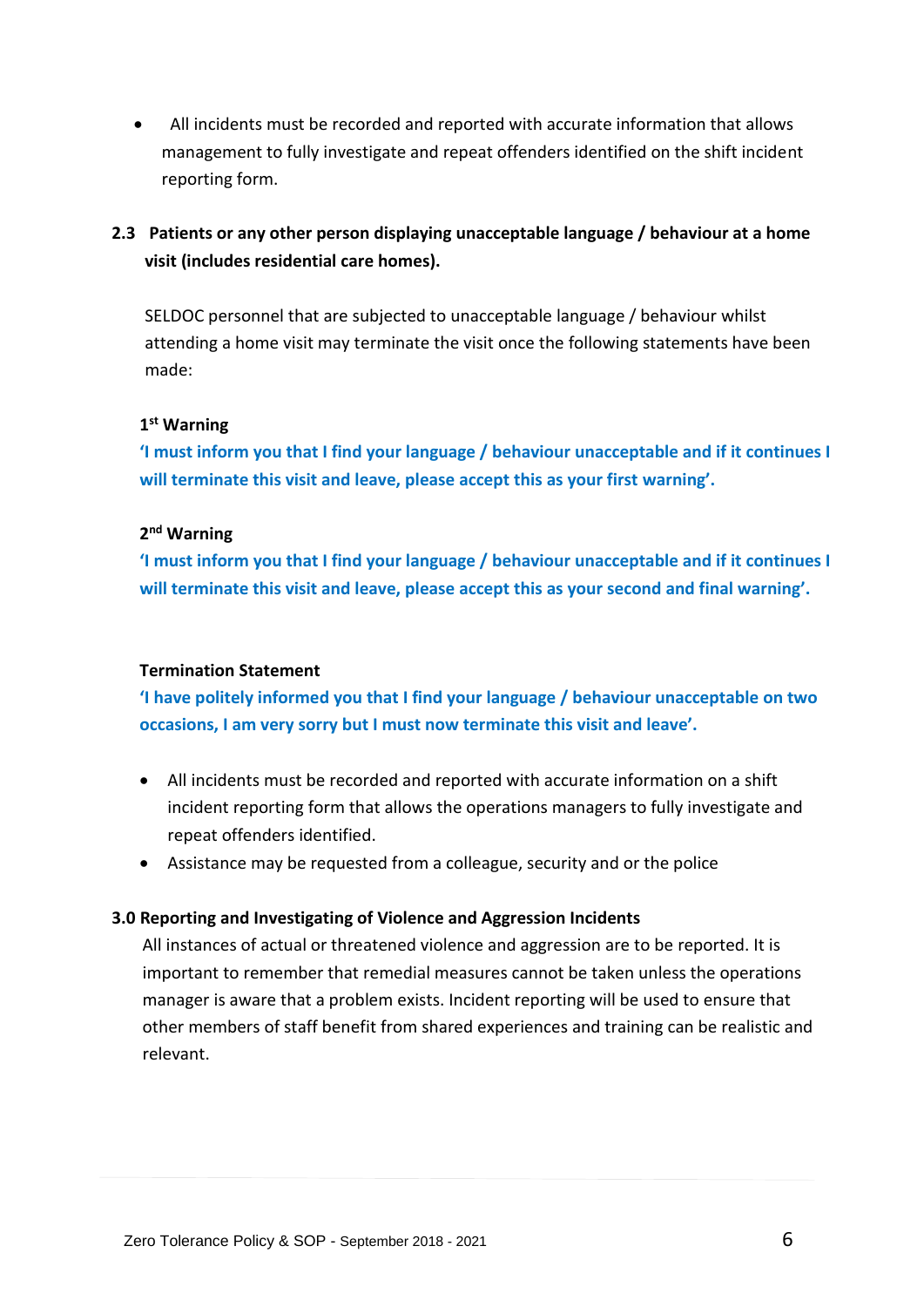An investigation of incidents is a management role. Root cause analysis of all violent incidents will be undertaken by Operations Managers with support from the Director of Operations.

# **4.0 Specific Roles and Responsibilities**

# **4.1 The Nominated Director (Service Delivery Director)** must ensure:

- An assessment of the risks of violence and aggression are carried out, and appropriate controls implemented. That a Training Needs Analysis is completed, and appropriate conflict resolution and disengagement training is taken up by staff as appropriate.
- All staff are informed of this policy at local induction, and of the findings of the violence and aggression risk assessment.
- Full co-operation is given to the police and any subsequent action into a case of physical assault, including access to personnel premises and records (electronic or otherwise) considered relevant to the investigation.
- An acknowledgement is sent to the injured party. The acknowledgement will state that appropriate action will be taken and that the victim will be kept appraised of progress and outcome. Furthermore, that all necessary support for staff such as counselling or occupational health are offered.
- The risk assessment is reviewed following incidents, significant changes or at least at yearly intervals, and all further controls identified are implemented to minimise the risk of a similar incident recurring.
- Action on the withdrawal of treatment where appropriate, is considered.
- Where a matter has been reported to the Police and they have decided not to pursue the matter, consideration will be given as to whether the company should initiate civil proceedings. The Nominated Director may devolve some of the above activities to an appropriate manager, but will retain accountability.

# **4.2 Operations Managers** must ensure:

- That all employees are aware of the contents of this policy and that they read the information applicable to them.
- That an investigation is carried out after each Violence and Aggression incident in order to learn lessons, to look at trends and to assess control measures in place.
- The Business Leadership Team (BLT) are informed as soon as practicable, that a physical or serious verbal assault on a member of staff has occurred
- That details of the incident are recorded as per the company's guidelines.